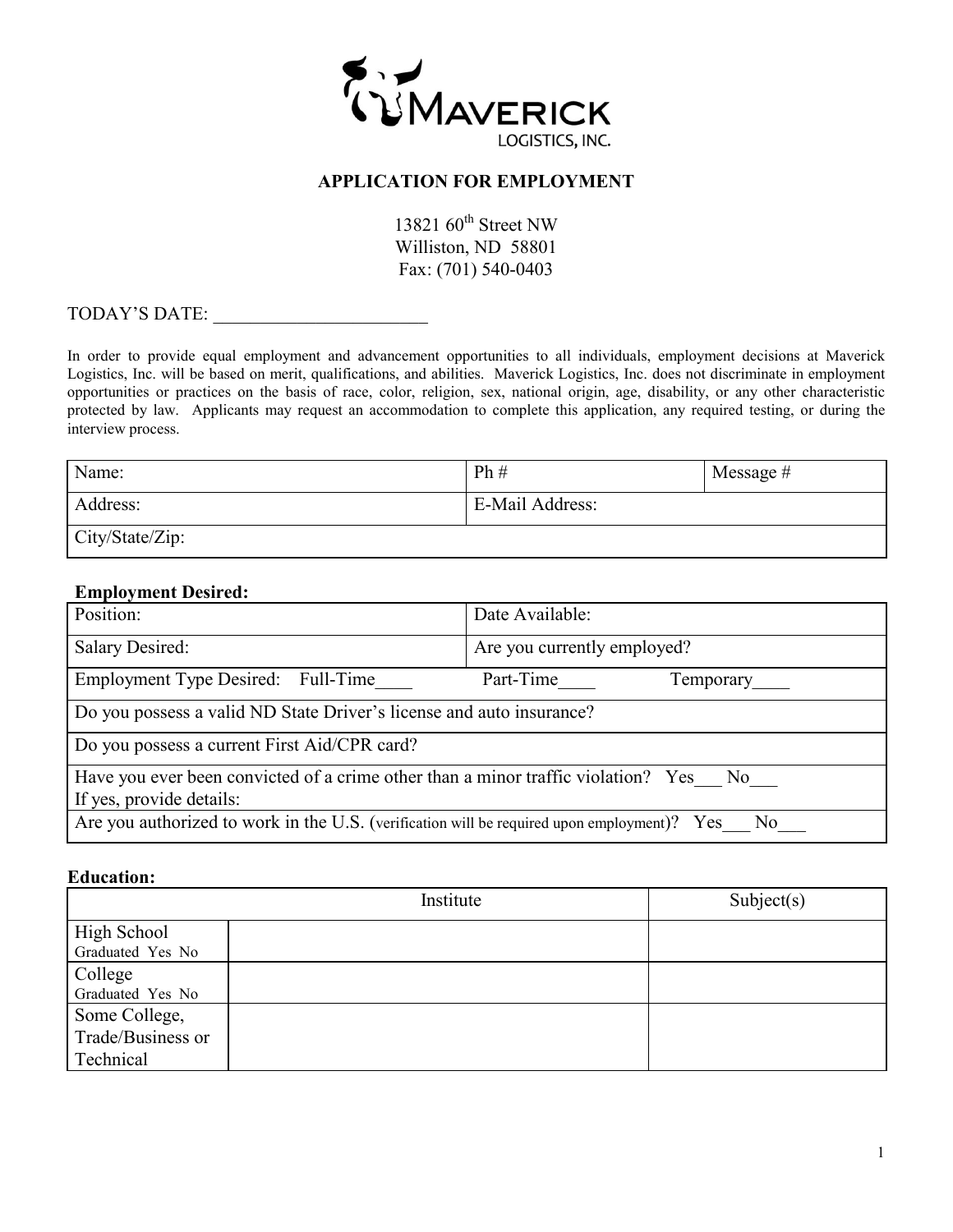Subject of special study or research:

Obtain Degree? Yes +No If Yes, Date:

 $\_$  , and the set of the set of the set of the set of the set of the set of the set of the set of the set of the set of the set of the set of the set of the set of the set of the set of the set of the set of the set of th

 $\_$  , and the set of the set of the set of the set of the set of the set of the set of the set of the set of the set of the set of the set of the set of the set of the set of the set of the set of the set of the set of th

# **Employment History:**

|                           | Employer #1 | Employer #2 | Employer #3 |
|---------------------------|-------------|-------------|-------------|
| Dates:                    |             |             |             |
| Company:                  |             |             |             |
| Address:                  |             |             |             |
| Supervisor:               |             |             |             |
| Phone:                    |             |             |             |
| Position:                 |             |             |             |
| Salary:                   |             |             |             |
| Reason<br>for<br>Leaving: |             |             |             |

# **Physical Information:**

|                               | Are you able to perform the essential functions of the position you are applying for with or without |
|-------------------------------|------------------------------------------------------------------------------------------------------|
| reasonable accommodation? Yes | - No                                                                                                 |

| <b>References:</b> | #1 | #2 |
|--------------------|----|----|
| Name:              |    |    |
| Address:           |    |    |
| Phone:             |    |    |
| Company:           |    |    |
| Years Known:       |    |    |

# **In case of emergency, notify: (**Required upon hiring)

| N<br>√ame: | ddress: | <b>D</b> <sup>h</sup><br><b>__</b><br>$1 \, \mu, \, \pi.$ |
|------------|---------|-----------------------------------------------------------|
|            |         |                                                           |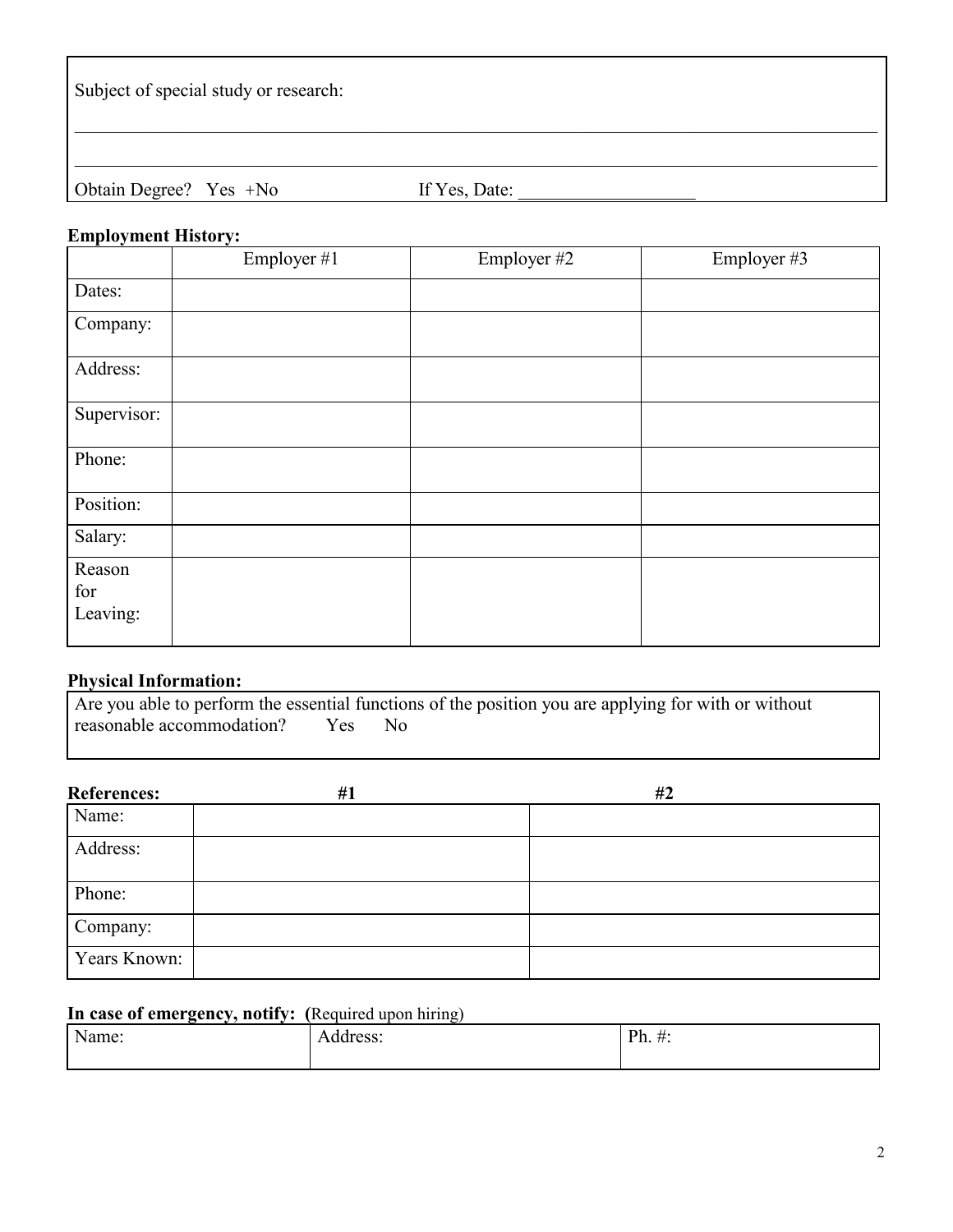# **Special Skills: (**Indicate speed, knowledge (yes/no), or N/A if not knowledgeable)

| Excel                  | Word Perfect           | Word            | Power Point | Access              |
|------------------------|------------------------|-----------------|-------------|---------------------|
| Estimating<br>Software | Accounting<br>Software | E-mail/Internet | Switchboard | <b>Typing Speed</b> |
| 10-Key Calculator      | Copier                 | Fax             | MS Project  | Other               |

## **Construction Equipment (**Please list your experience and tools used)

### **Special Licenses or Certifications (**Please list**)**

| Type:                                       |
|---------------------------------------------|
| Type:                                       |
| Notary Public for State of ND?<br>Yes<br>No |
| Other:                                      |

## **Please include any other information about your qualifications that you would like us to know.**

# **EMPLOYMENT APPLICATION ACKNOWLEDGEMENT**

#### **Drug Testing:**

I understand that should Maverick Logistics, Inc. employ me, I may be subjected to pre-employment drug & alcohol testing. A positive drug test or refusal to take a drug and alcohol test is cause for denied employment. I also understand that should I be employed by Maverick Logistics, Inc., I may be subjected to alcohol & drug testing during my employment.

### **Employment-At-Will:**

I understand and agree that should I be employed by Maverick Logistics, Inc., my employment is for no definite period and may, regardless of the date of payment of my wages and salary, be terminated at any time without any previous notice. I understand that the right to terminate this employment relationship is at will, at any time, with or without cause, and is retained by Maverick Logistics, Inc. and myself. I understand that no one person in this company is authorized to make promises on behalf of Maverick Logistics, Inc.

#### **Providing False Information:**

I attest to the accuracy and truthfulness of the information provided in this application process, and any misstatement of material facts will be grounds for my disqualification from further consideration in the selection process, or, if hired, grounds for discharge.

#### **Employment Terminations:**

I understand that if hired, my employment termination may be immediate when, in the judgment of management, any offence, which I might commit, is of such magnitude that keeping me on the job would be detrimental to Maverick Logistics, Inc.

### **Reference Checks/Consent to Release Information:**